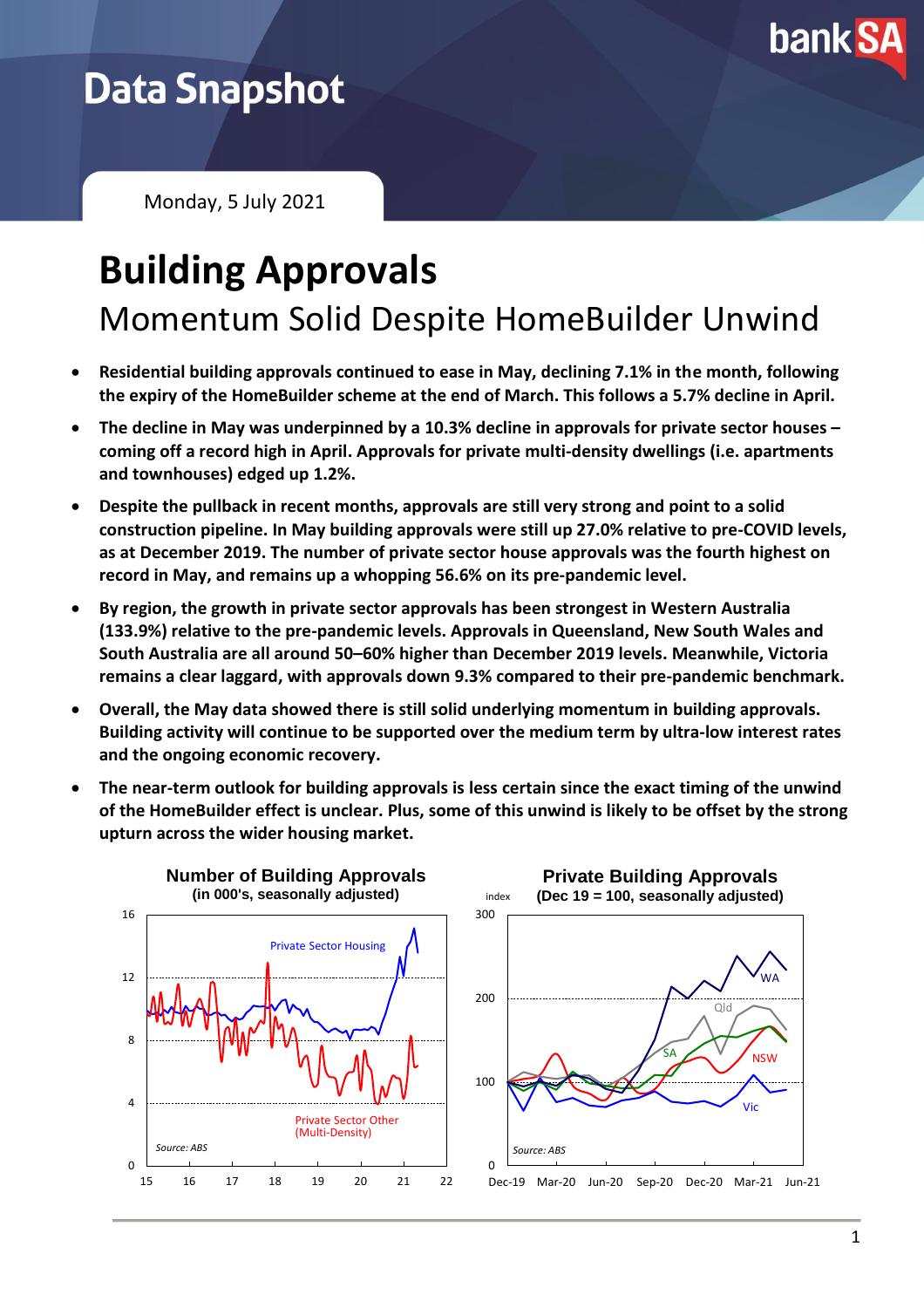Residential building approvals continued to ease in May, declining 7.1% in the month, following the expiry of the HomeBuilder scheme at the end of March. This follows a 5.7% decline in April.

HomeBuilder led to a pull-forward in construction activity which is now unwinding. Treasury reports that just under 100k applications for new builds were received under the scheme. The exact timing of the unwind is unclear because of a lag between contract signing and construction approval.

The decline in May was underpinned by a 10.3% decline in approvals for private sector houses – coming off a record high in April. Approvals for private multi-density dwellings (i.e. apartments and townhouses) edged up 1.2%.

Despite the pullback in recent months, approvals are still very strong and point to a solid construction pipeline. In May building approvals were still up 27.0% relative to pre-COVID levels, as at December 2019. The number of private sector house approvals was the fourth highest on record in May, and remains up a whopping 56.6% on its pre pandemic level.

By region, the growth in approvals has been strongest in Western Australia (133.9%) relative to pre-pandemic levels. The Western Australian State government provided additional support to home builders on top of the Federal government's HomeBuilder package, supercharging growth in approvals in the state, which had been declining for a number of years following the peak in approvals during the mining boom.

Approvals in Queensland, New South Wales and South Australia are all around 50–60% higher than December 2019 levels.

Notably, the smaller states of Western Australia and South Australia saw a stronger uptake of the HomeBuilder scheme, helping to boost approvals in these states. This is because a larger share of dwellings in the smaller states meet the price cap and commencement guidelines. For example, many homes in Sydney and Melbourne did not fall under the original \$750k price cap.

Meanwhile, Victoria remains a clear laggard, with approvals down 9.3% compared to their pre-pandemic benchmark. This likely reflects the more severe COVID-related disruptions Victoria has endured relative to the rest of the country.

In May, the pullback in dwelling approvals was broad based across the states. The largest decline was in Queensland (13.1%) followed by South Australia (11.9%), New South Wales (10.9%) and WA (8.7%). Dwelling approvals in Victoria edged up (3.2%) and Tasmania (2.0%).

The value of non-residential building approvals rose by 28.5% in May, driven by a large rise in public sector projects, although this is an extremely volatile series, which fell 38.5% in April.

## **Outlook**

Overall, the May data showed there is still solid underlying momentum in building approvals. Building activity will continue to be supported over the medium term by this pipeline of work, ultra-low interest rates and the ongoing economic recovery.

The near-term outlook for building approvals is less certain since the exact timing of the unwind of the HomeBuilder effect is unclear. Plus some of this unwind is likely to be offset by the strong upturn across the wider housing market.

> **Matthew Bunny, Economist** Ph: 02-8254-0023